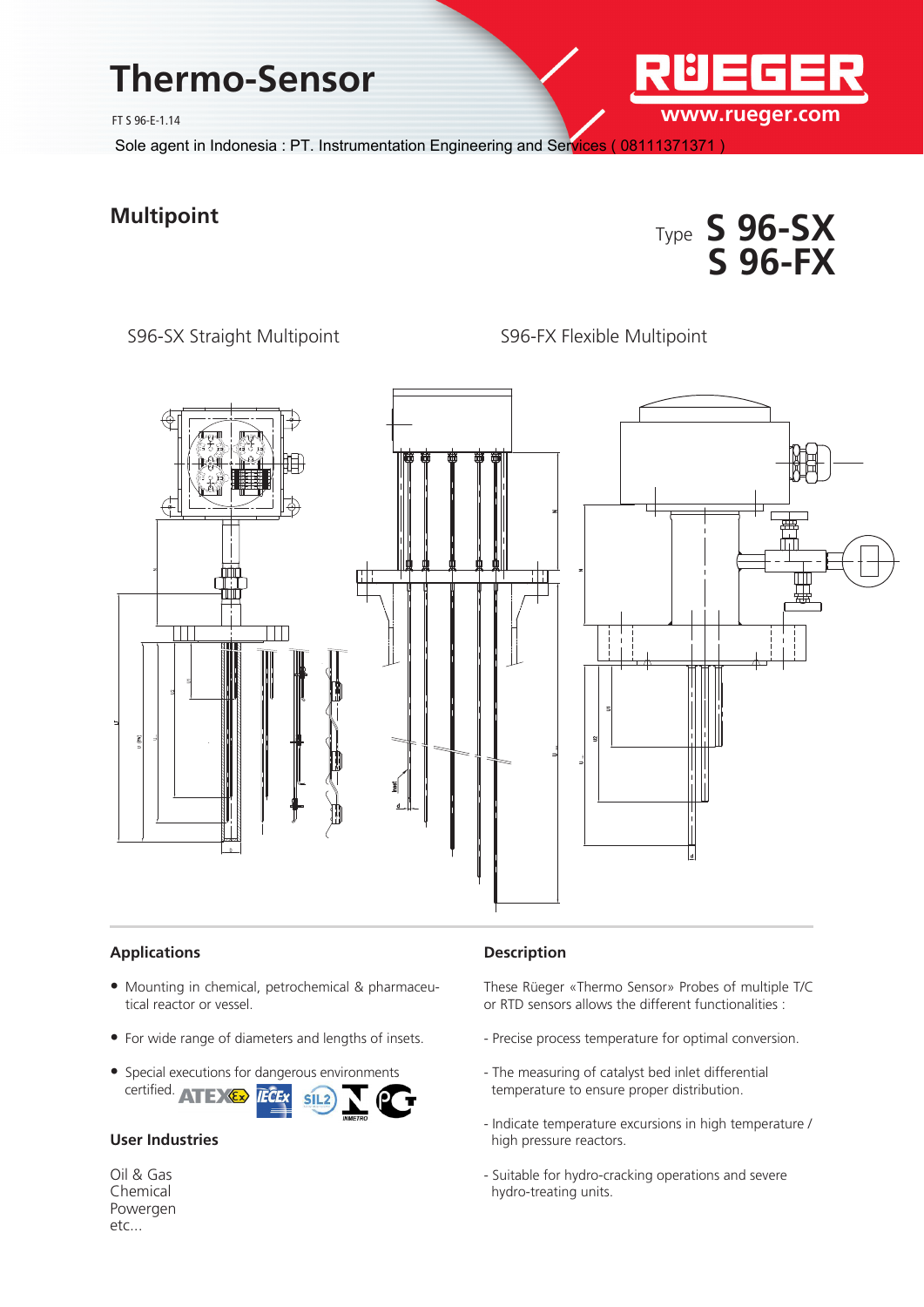### **S96-SX Straight Multipoint**

There are designed to be fitted in a thermowell. To reduce the response time the measuring points can be in contact with the thermowell wall through various options :

#### **- Spring loaded, thermal block**.

The spring allows the contact of the thermal block to the wall inside the protection tube.

#### **- Guiding tubes**.

Thermal block is welded to the wall of protection tube and to the inner guiding tube. The design allows individual replacement of sensors if required.

#### **- Guiding disks**.

Disk maintains the insets to their position in the protective tube and allows the possibility to bent the sensors to insure the contacts with the inner wall of the tube. This design uses spacer disks to guide the sensing elements into position.

#### **- Flanged Multi-thermowell assembly / T bar**.

Each thermowell is welded to the flange. The design allows individual replacement of sensors if required. The insulated extension wires are fixed on the metallic support welded to the flange.

#### **Insets**:

The sensing elements incorporated in all these insets are protected by a metal sheath. They can be of 2 types: resistance temperature detectors (RTD's) or thermocouples (TC's). In each case, the sensor supplies an electrical signal corresponding to the temperature. The connection head carries a terminal block for connecting the wires.

When mounted in a thermowell, the inset may be replaced without removing the thermowell from the pipe and without any interruption of the process.

For hazardous areas, executions meeting the requirements mentioned as below are available.

EN / IEC 60079-0: «electrical apparatus for potentially explosive atmospheres (general requirements)» EN / IEC 60079-1: «flameproof enclosure (d)» EN / IEC 60079-11: «intrinsic safety (i)».

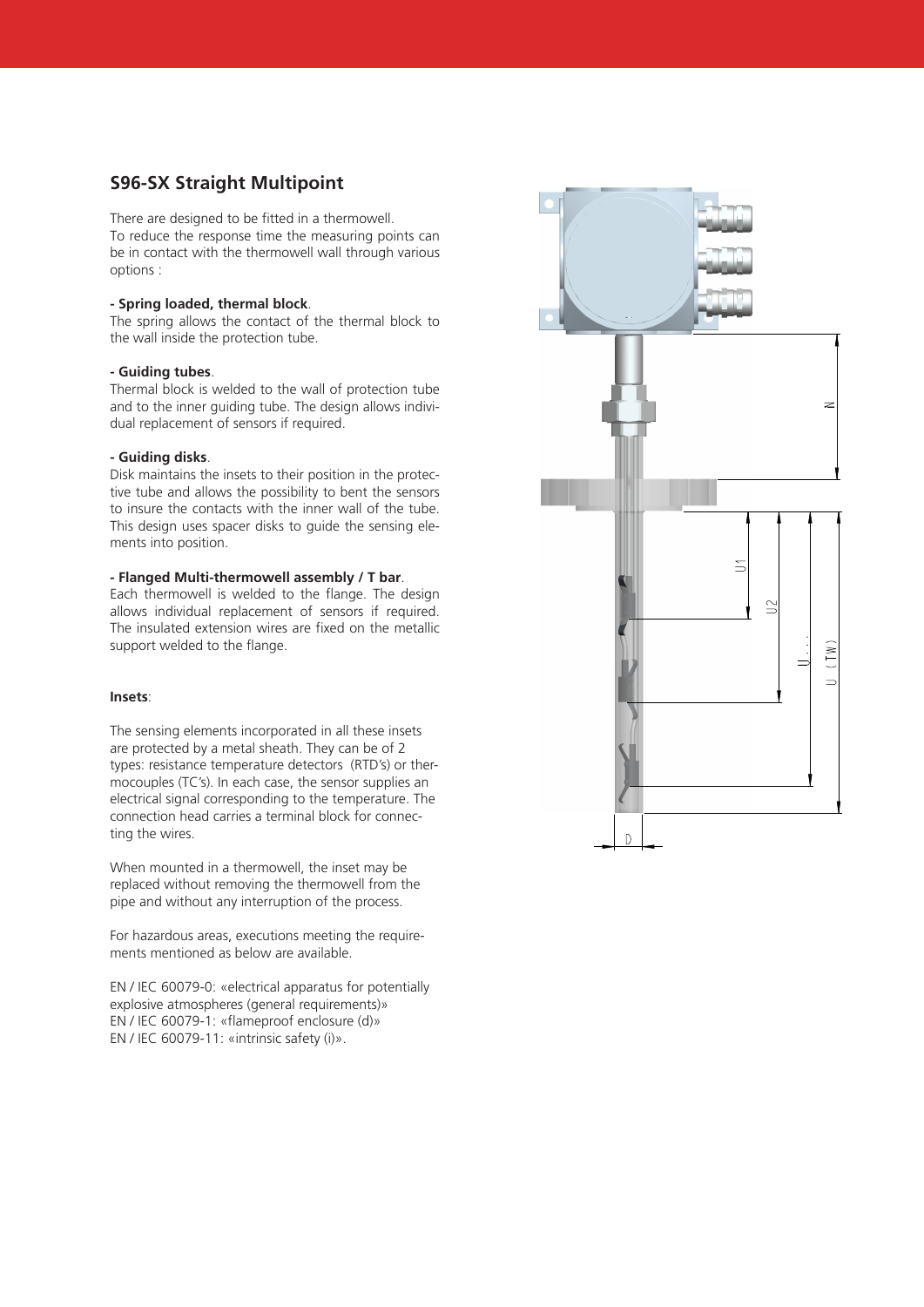#### **S-96-FX Flexible Multipoint**

Rueger Flexible reactor Multipoint allows for temperature measurement monitoring a maximum of sensor points limited only by nozzle size and thermocouple sheath diameter. These points can be aligned through a single track or as individual sensors for a perfect vessel distribution. These points are cleverly placed to ensure the optimal temperature profiling.

#### Options:

#### **- Safety chamber**

If cracks appear under the process flange or on metallic sheaths, the leaking is contained by the safety chamber. The medium can't reach the outside environment.

#### **- MultiOne**

Compressing several individual thermocouples along the length of the same mineral insulated cable.

#### **Insets**:

The sensing elements incorporated in all these insets are protected by a metal sheath. They can be of 2 types: resistance temperature detectors (RTD's) or thermocouples (TC's). In each case, the sensor supplies an electrical signal corresponding to the temperature. The connection head carries a terminal block for connecting the wires.

Flexible for longitudinal & radial temperature measurement.

With heavy or double-wall mineral insulated cable for better resistance to process medium.

Available in different alloys to meet the specifications of the process.

Hot spot detection and reduction of channeling effect. Designed to be routed around the inner circumference of the reactor or vessel.

For hazardous areas, executions meeting the requirements mentioned as below are available.

EN / IEC 60079-0: «electrical apparatus for potentially explosive atmospheres (general requirements)» EN / IEC 60079-1: «flameproof enclosure (d)» EN / IEC 60079-11: «intrinsic safety (i)».